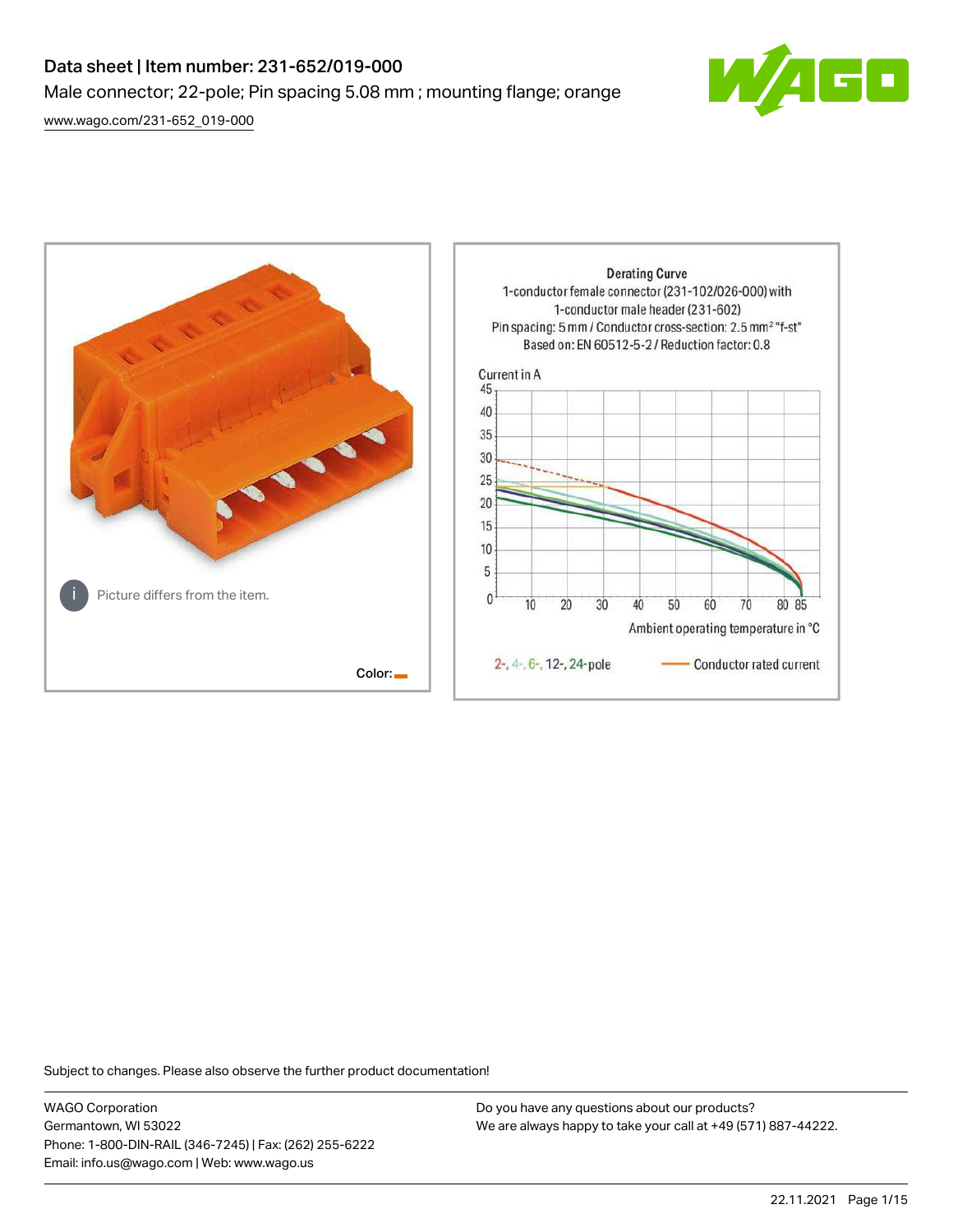



```
L = (pole no. -1) x pin spacing +8.2 mm
```
 $L_3 = L - 0.2$  mm

```
L_4 = L3 + 5.8 mm
```

```
L_{\rm g} = L3 + 11.8 mm
```
#### Item description

- $\blacksquare$ Universal connection for all conductor types
- Easy cable pre-assembly and on-unit wiring via vertical and horizontal CAGE CLAMP<sup>®</sup> actuation  $\blacksquare$

Subject to changes. Please also observe the further product documentation! For wire-to-wire and board-to-wire connections

WAGO Corporation Germantown, WI 53022 Phone: 1-800-DIN-RAIL (346-7245) | Fax: (262) 255-6222 Email: info.us@wago.com | Web: www.wago.us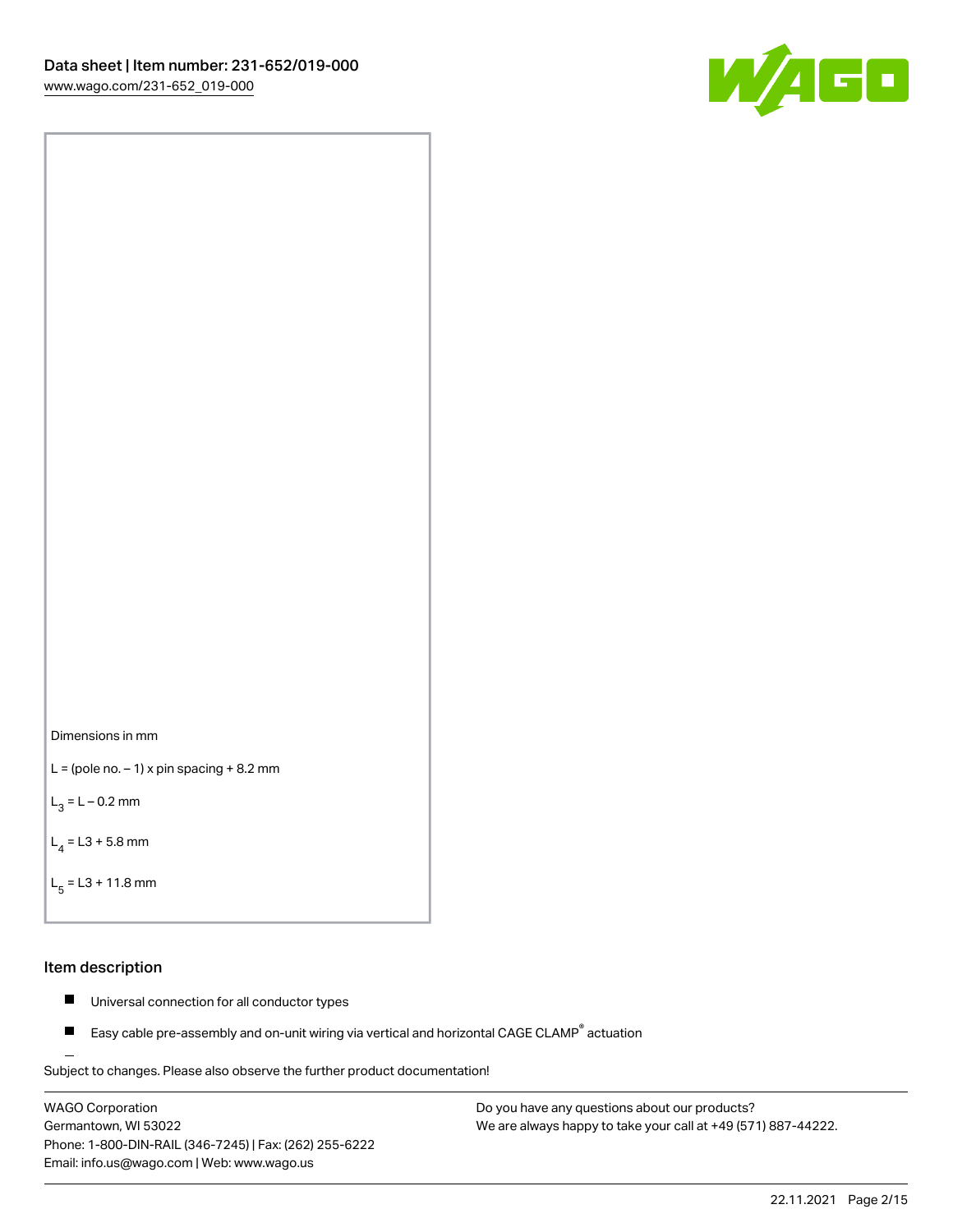

- **For wire-to-wire and board-to-wire connections**
- $\blacksquare$ Versions available with snap-in mounting feet or flanges for panel or through-panel mounting
- $\blacksquare$ With coding fingers

# Data

## Notes

| Safety information 1 | The MCS-MULTI CONNECTION SYSTEM includes connectors<br>without breaking capacity in accordance with DIN EN 61984. When<br>used as intended, these connectors must not be connected<br>/disconnected when live or under load. The circuit design should<br>ensure header pins, which can be touched, are not live when<br>unmated. |
|----------------------|-----------------------------------------------------------------------------------------------------------------------------------------------------------------------------------------------------------------------------------------------------------------------------------------------------------------------------------|
| Variants:            | Other pole numbers<br>Gold-plated or partially gold-plated contact surfaces<br>Other versions (or variants) can be requested from WAGO Sales or<br>configured at https://configurator.wago.com/                                                                                                                                   |

# Electrical data

#### IEC Approvals

| Ratings per                 | IEC/EN 60664-1                                                        |
|-----------------------------|-----------------------------------------------------------------------|
| Rated voltage (III / 3)     | 320 V                                                                 |
| Rated surge voltage (III/3) | 4 <sub>k</sub> V                                                      |
| Rated voltage (III/2)       | 320 V                                                                 |
| Rated surge voltage (III/2) | 4 <sub>k</sub> V                                                      |
| Nominal voltage (II/2)      | 630 V                                                                 |
| Rated surge voltage (II/2)  | 4 <sub>k</sub> V                                                      |
| Rated current               | 12A                                                                   |
| Legend (ratings)            | $(III / 2)$ $\triangle$ Overvoltage category III / Pollution degree 2 |

# UL Approvals

| Approvals per                  | UL 1059 |
|--------------------------------|---------|
| Rated voltage UL (Use Group B) | 300 V   |
| Rated current UL (Use Group B) | 15 A    |
| Rated voltage UL (Use Group D) | 300 V   |
| Rated current UL (Use Group D) | 10 A    |

Subject to changes. Please also observe the further product documentation!

| <b>WAGO Corporation</b>                                | Do you have any questions about our products?                 |
|--------------------------------------------------------|---------------------------------------------------------------|
| Germantown, WI 53022                                   | We are always happy to take your call at +49 (571) 887-44222. |
| Phone: 1-800-DIN-RAIL (346-7245)   Fax: (262) 255-6222 |                                                               |
| Email: info.us@wago.com   Web: www.wago.us             |                                                               |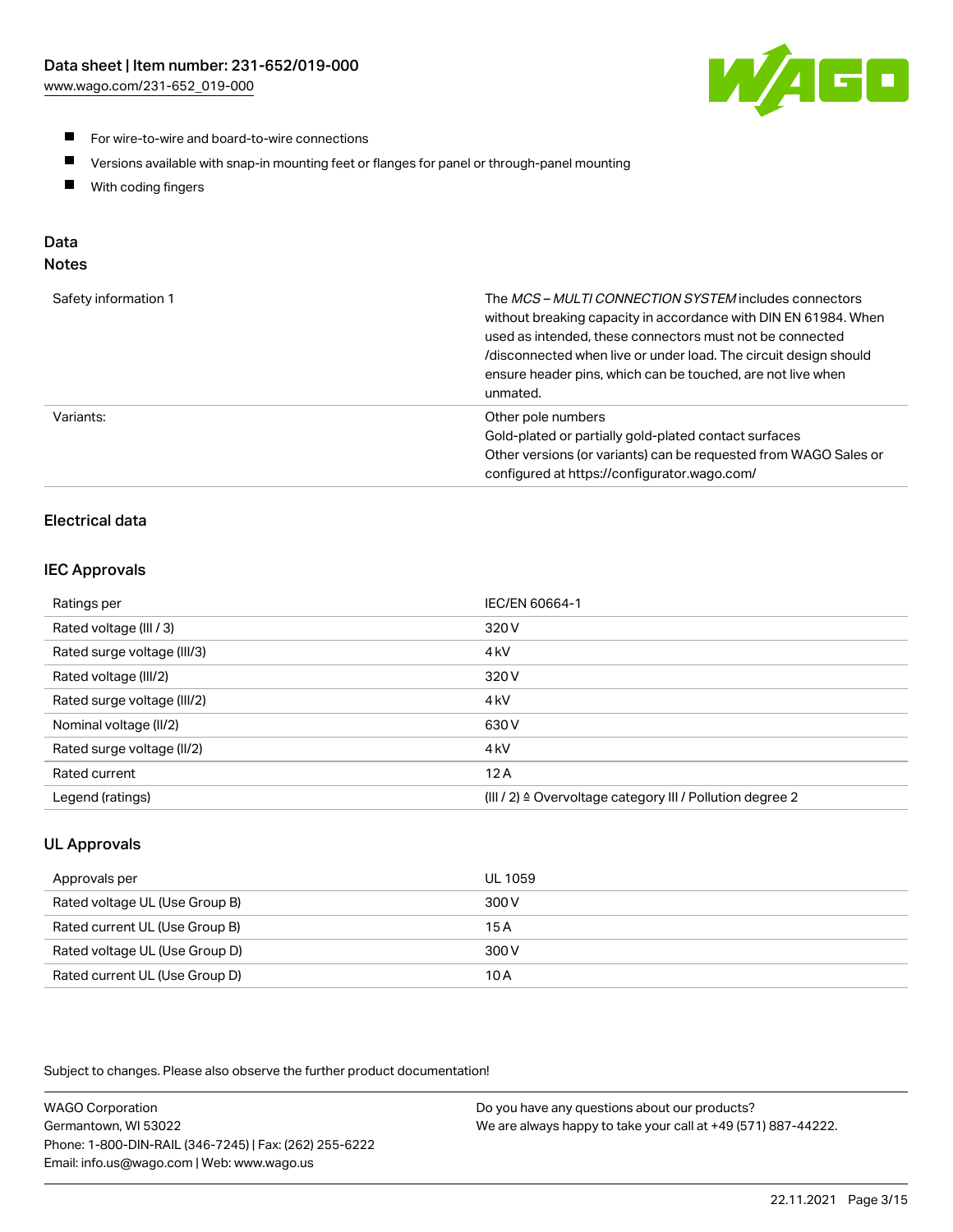

#### Ratings per UL

| Rated voltage UL 1977 | 600 V |
|-----------------------|-------|
| Rated current UL 1977 | 1 E   |

#### CSA Approvals

| Approvals per                   | CSA   |
|---------------------------------|-------|
| Rated voltage CSA (Use Group B) | 300 V |
| Rated current CSA (Use Group B) | 15 A  |
| Rated voltage CSA (Use Group D) | 300 V |
| Rated current CSA (Use Group D) | 10 A  |

#### Connection data

| Total number of connection points |  |
|-----------------------------------|--|
| Total number of potentials        |  |
| Number of connection types        |  |
| Number of levels                  |  |

#### Connection 1

| Connection technology                             | CAGE CLAMP <sup>®</sup>                |
|---------------------------------------------------|----------------------------------------|
| Actuation type                                    | Operating tool                         |
| Solid conductor                                   | $0.082.5$ mm <sup>2</sup> / 28  12 AWG |
| Fine-stranded conductor                           | $0.082.5$ mm <sup>2</sup> / 28  12 AWG |
| Fine-stranded conductor; with insulated ferrule   | $0.251.5$ mm <sup>2</sup>              |
| Fine-stranded conductor; with uninsulated ferrule | $0.252.5$ mm <sup>2</sup>              |
| Strip length                                      | 89 mm / 0.31  0.35 inch                |
| Number of poles                                   | 22                                     |
| Conductor entry direction to mating direction     | 0°                                     |

## Physical data

| Pin spacing | 5.08 mm / 0.2 inch     |
|-------------|------------------------|
| Width       | 126.56 mm / 4.983 inch |
| Height      | 14.3 mm / 0.563 inch   |
| Depth       | 27.5 mm / 1.083 inch   |

Subject to changes. Please also observe the further product documentation!

WAGO Corporation Germantown, WI 53022 Phone: 1-800-DIN-RAIL (346-7245) | Fax: (262) 255-6222 Email: info.us@wago.com | Web: www.wago.us Do you have any questions about our products? We are always happy to take your call at +49 (571) 887-44222.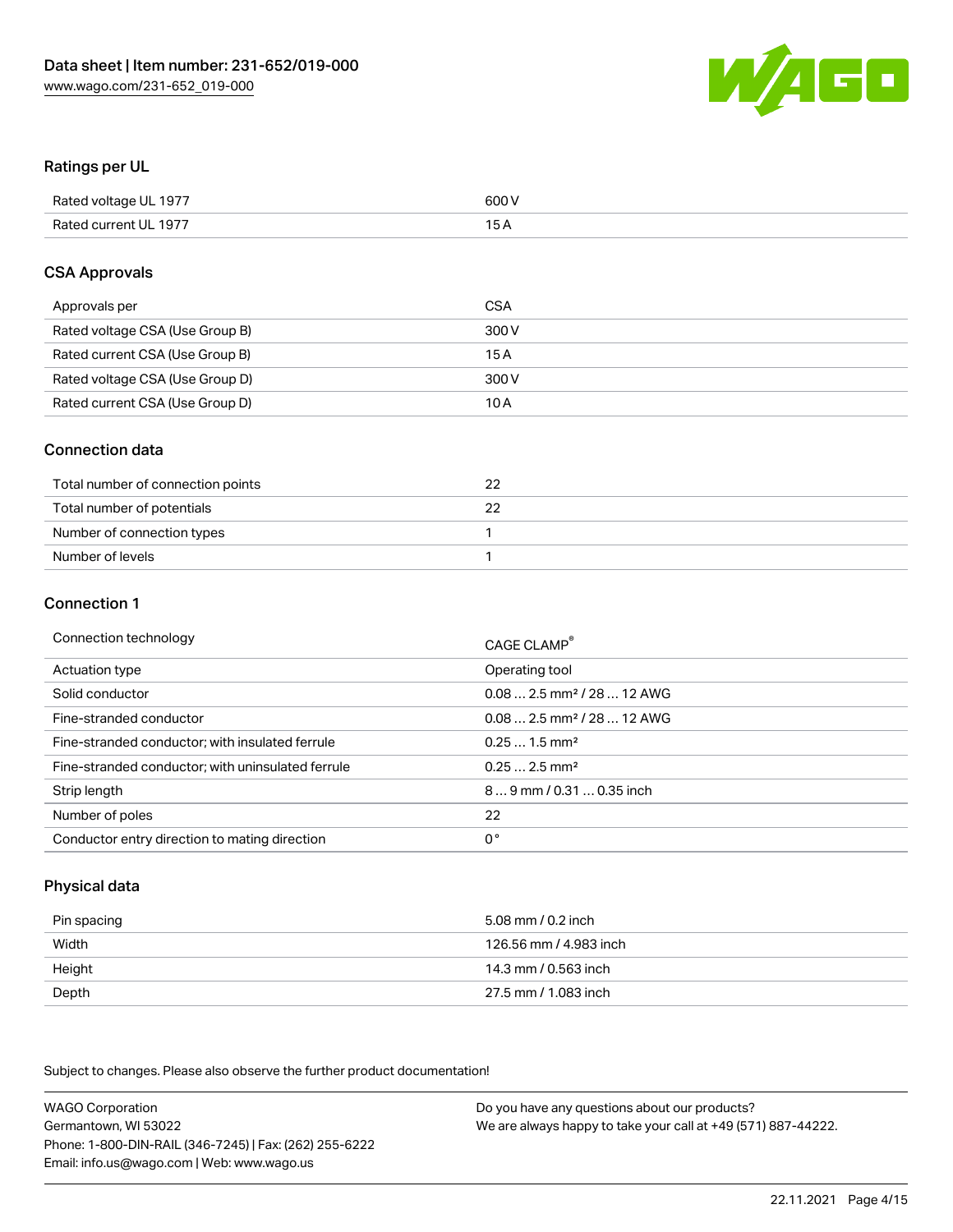

#### Mechanical data

| Mounting type | Mounting flange       |
|---------------|-----------------------|
| Mounting type | Feed-through mounting |
|               | Panel mounting        |

#### Plug-in connection

| Contact type (pluggable connector) | Male connector/plug |
|------------------------------------|---------------------|
| Connector (connection type)        | for conductor       |
| Mismating protection               | No                  |
| Locking of plug-in connection      | Without             |

# Material data

| Color                       | orange                                |
|-----------------------------|---------------------------------------|
| Material group              |                                       |
| Insulation material         | Polyamide (PA66)                      |
| Flammability class per UL94 | V0                                    |
| Clamping spring material    | Chrome nickel spring steel (CrNi)     |
| Contact material            | Electrolytic copper $(E_{\text{Cl}})$ |
| Contact plating             | tin-plated                            |
| Fire load                   | 0.573 MJ                              |
| Weight                      | 34.7 g                                |
|                             |                                       |

## Environmental requirements

| Limit temperature range | $-60+100 °C$ |
|-------------------------|--------------|
|-------------------------|--------------|

## Commercial data

| Product Group         | 3 (Multi Conn. System) |
|-----------------------|------------------------|
| PU (SPU)              | 10 Stück               |
| Packaging type        | box                    |
| Country of origin     | DE.                    |
| <b>GTIN</b>           | 4044918261289          |
| Customs tariff number | 8536694040             |

# Approvals / Certificates

#### Country specific Approvals

Subject to changes. Please also observe the further product documentation!

| <b>WAGO Corporation</b>                                | Do you have any questions about our products?                 |
|--------------------------------------------------------|---------------------------------------------------------------|
| Germantown, WI 53022                                   | We are always happy to take your call at +49 (571) 887-44222. |
| Phone: 1-800-DIN-RAIL (346-7245)   Fax: (262) 255-6222 |                                                               |
| Email: info.us@wago.com   Web: www.wago.us             |                                                               |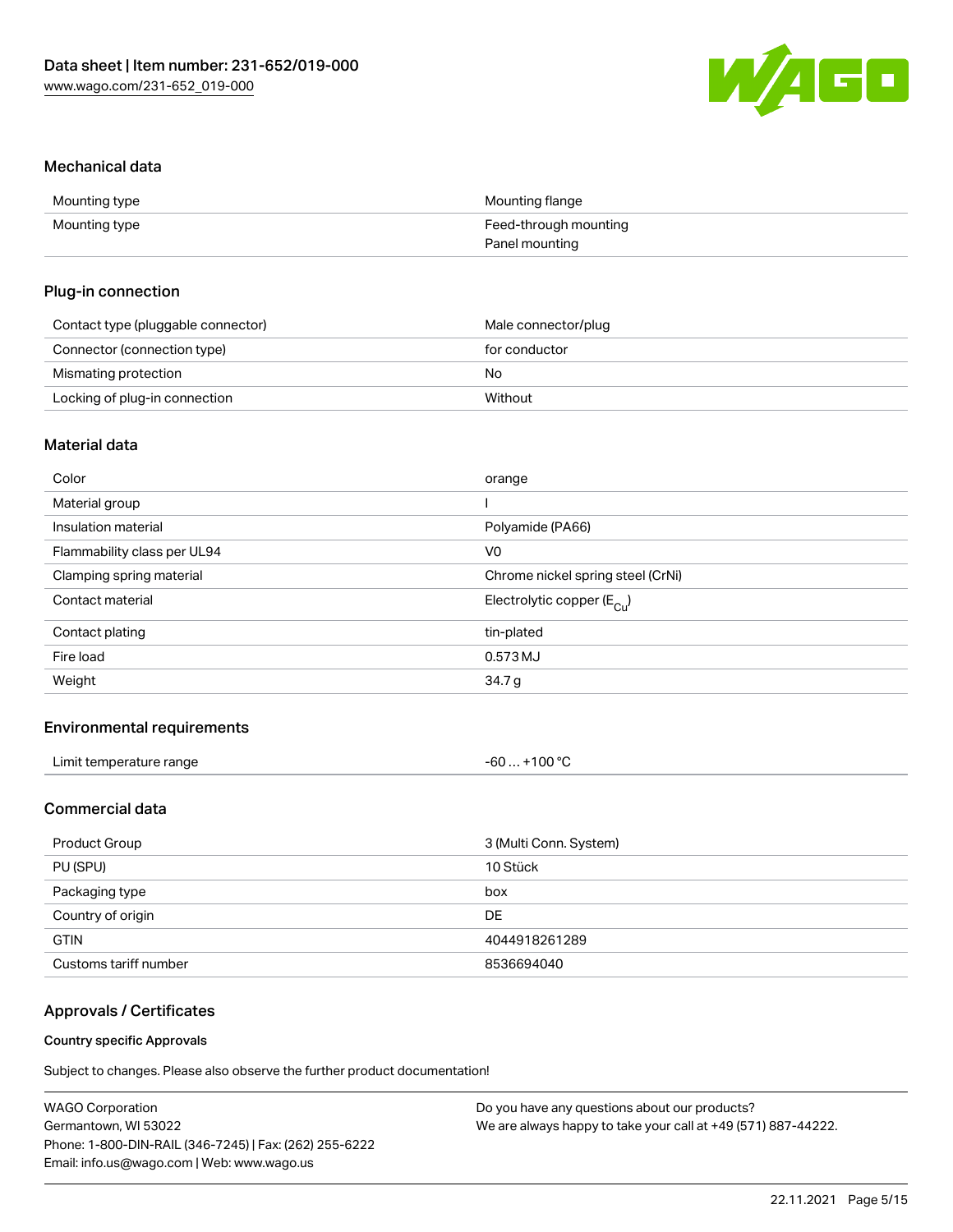

| Logo                  | Approval                                                | <b>Additional Approval Text</b> | Certificate<br>name                |
|-----------------------|---------------------------------------------------------|---------------------------------|------------------------------------|
|                       | CB<br>DEKRA Certification B.V.                          | IEC 61984                       | NL-39756                           |
|                       | <b>CSA</b><br>DEKRA Certification B.V.                  | C22.2                           | 1466354                            |
| EMA<br>EUR            | <b>KEMA/KEUR</b><br>DEKRA Certification B.V.            | EN 61984                        | 2190761.01                         |
| <b>Ship Approvals</b> |                                                         |                                 |                                    |
| Logo                  | Approval                                                | <b>Additional Approval Text</b> | Certificate<br>name                |
|                       | <b>ABS</b><br>American Bureau of Shipping               |                                 | $19 -$<br>HG1869876-<br><b>PDA</b> |
|                       | <b>BV</b><br>Bureau Veritas S.A.                        | <b>IEC 60998</b>                | 11915/D0<br><b>BV</b>              |
|                       | <b>DNV GL</b><br>Det Norske Veritas, Germanischer Lloyd | $\overline{a}$                  | TAE000016Z                         |
| <b>UL-Approvals</b>   |                                                         |                                 |                                    |
| Logo                  | Approval                                                | <b>Additional Approval Text</b> | Certificate<br>name                |
|                       | UL<br>UL International Germany GmbH                     | <b>UL 1977</b>                  | E45171                             |
|                       | <b>UR</b><br>Underwriters Laboratories Inc.             | UL 1059                         | E45172                             |

Subject to changes. Please also observe the further product documentation!

WAGO Corporation Germantown, WI 53022 Phone: 1-800-DIN-RAIL (346-7245) | Fax: (262) 255-6222 Email: info.us@wago.com | Web: www.wago.us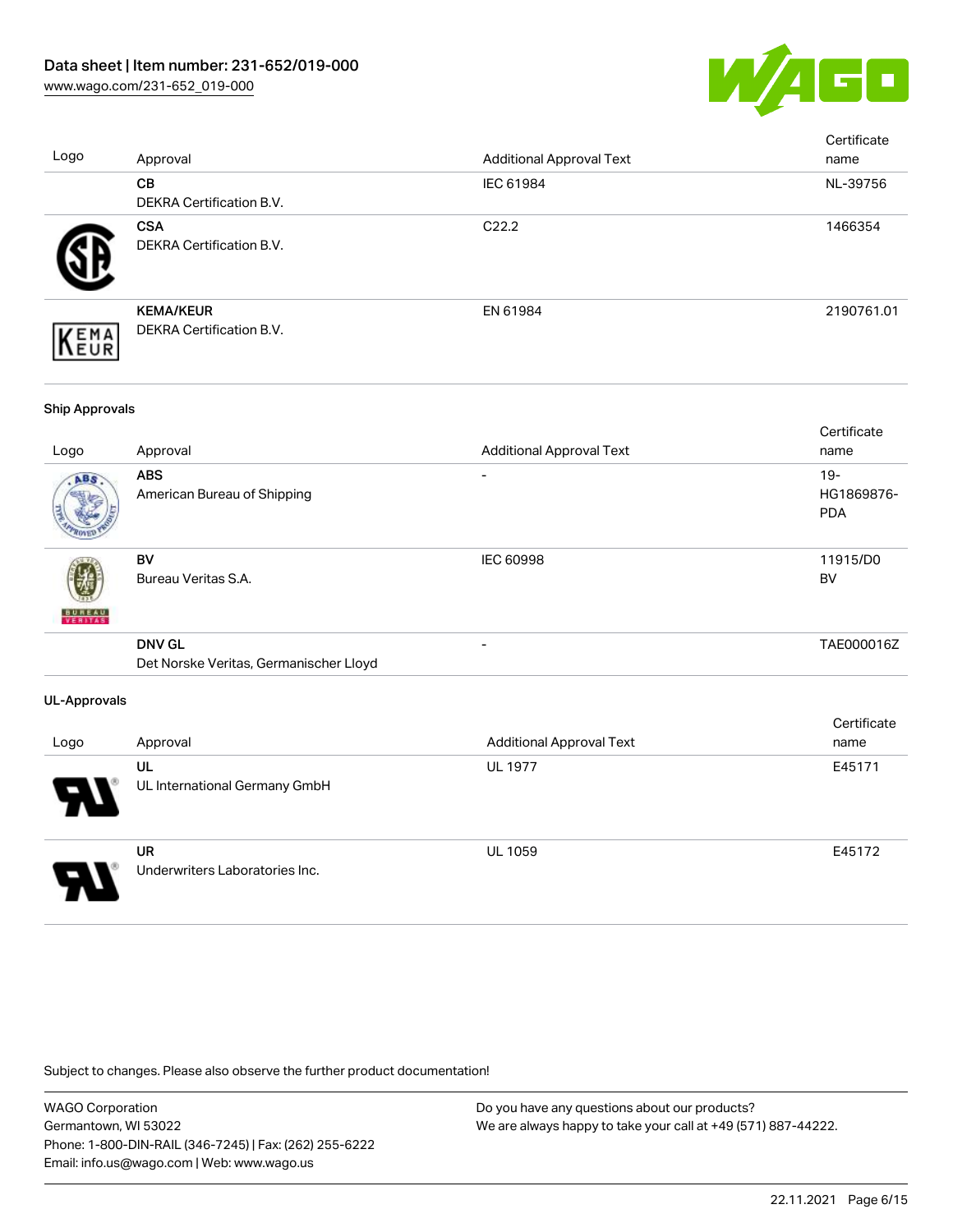

# **Counterpart**

| ltem no.231-322/026-000<br>1-conductor female connector; CAGE CLAMP®; 2.5 mm <sup>2</sup> ; Pin spacing 5.08 mm; 22-pole; 2,50 mm <sup>2</sup> ;<br>orange | www.wago.com/231-322/026-<br>000 |
|------------------------------------------------------------------------------------------------------------------------------------------------------------|----------------------------------|
| Item no.232-182<br>THT female header; straight; Pin spacing 5.08 mm; 22-pole; 0.6 x 1.0 mm solder pin; orange                                              | www.wago.com/232-182             |
| Item no.232-282<br>THT female header; angled; Pin spacing 5.08 mm; 22-pole; 0.6 x 1.0 mm solder pin; orange                                                | www.wago.com/232-282             |

# Optional accessories

## Ferrules

| Ferrule       |                                                                                                                                                                                    |                      |
|---------------|------------------------------------------------------------------------------------------------------------------------------------------------------------------------------------|----------------------|
|               | Item no.: 216-101<br>Ferrule; Sleeve for 0.5 mm <sup>2</sup> / AWG 22; uninsulated; electro-tin plated; silver-colored                                                             | www.wago.com/216-101 |
|               | Item no.: 216-104<br>Ferrule; Sleeve for 1.5 mm <sup>2</sup> / AWG 16; uninsulated; electro-tin plated; silver-colored                                                             | www.wago.com/216-104 |
|               | Item no.: 216-106<br>Ferrule; Sleeve for 2.5 mm <sup>2</sup> / AWG 14; uninsulated; electro-tin plated; silver-colored                                                             | www.wago.com/216-106 |
|               | Item no.: 216-102<br>Ferrule; Sleeve for 0.75 mm <sup>2</sup> / AWG 20; uninsulated; electro-tin plated; silver-colored                                                            | www.wago.com/216-102 |
|               | Item no.: 216-103<br>Ferrule; Sleeve for 1 mm <sup>2</sup> / AWG 18; uninsulated; electro-tin plated                                                                               | www.wago.com/216-103 |
| $\frac{1}{2}$ | Item no.: 216-123<br>Ferrule; Sleeve for 1 mm <sup>2</sup> / AWG 18; uninsulated; electro-tin plated; silver-colored                                                               | www.wago.com/216-123 |
|               | Item no.: 216-122<br>Ferrule; Sleeve for 0.75 mm <sup>2</sup> / AWG 20; uninsulated; electro-tin plated; silver-colored                                                            | www.wago.com/216-122 |
|               | Item no.: 216-124<br>Ferrule; Sleeve for 1.5 mm <sup>2</sup> / AWG 16; uninsulated; electro-tin plated                                                                             | www.wago.com/216-124 |
|               | Item no.: 216-142<br>Ferrule; Sleeve for 0.75 mm <sup>2</sup> / 18 AWG; uninsulated; electro-tin plated; electrolytic copper; gastight<br>crimped; acc. to DIN 46228, Part 1/08.92 | www.wago.com/216-142 |
|               | Item no.: 216-132<br>Ferrule; Sleeve for 0.34 mm <sup>2</sup> / AWG 24; uninsulated; electro-tin plated                                                                            | www.wago.com/216-132 |
|               | Item no.: 216-121<br>Ferrule; Sleeve for 0.5 mm <sup>2</sup> / AWG 22; uninsulated; electro-tin plated; silver-colored                                                             | www.wago.com/216-121 |

Subject to changes. Please also observe the further product documentation!

| <b>WAGO Corporation</b>                                | Do you have any questions about our products?                 |
|--------------------------------------------------------|---------------------------------------------------------------|
| Germantown, WI 53022                                   | We are always happy to take your call at +49 (571) 887-44222. |
| Phone: 1-800-DIN-RAIL (346-7245)   Fax: (262) 255-6222 |                                                               |
| Email: info.us@wago.com   Web: www.wago.us             |                                                               |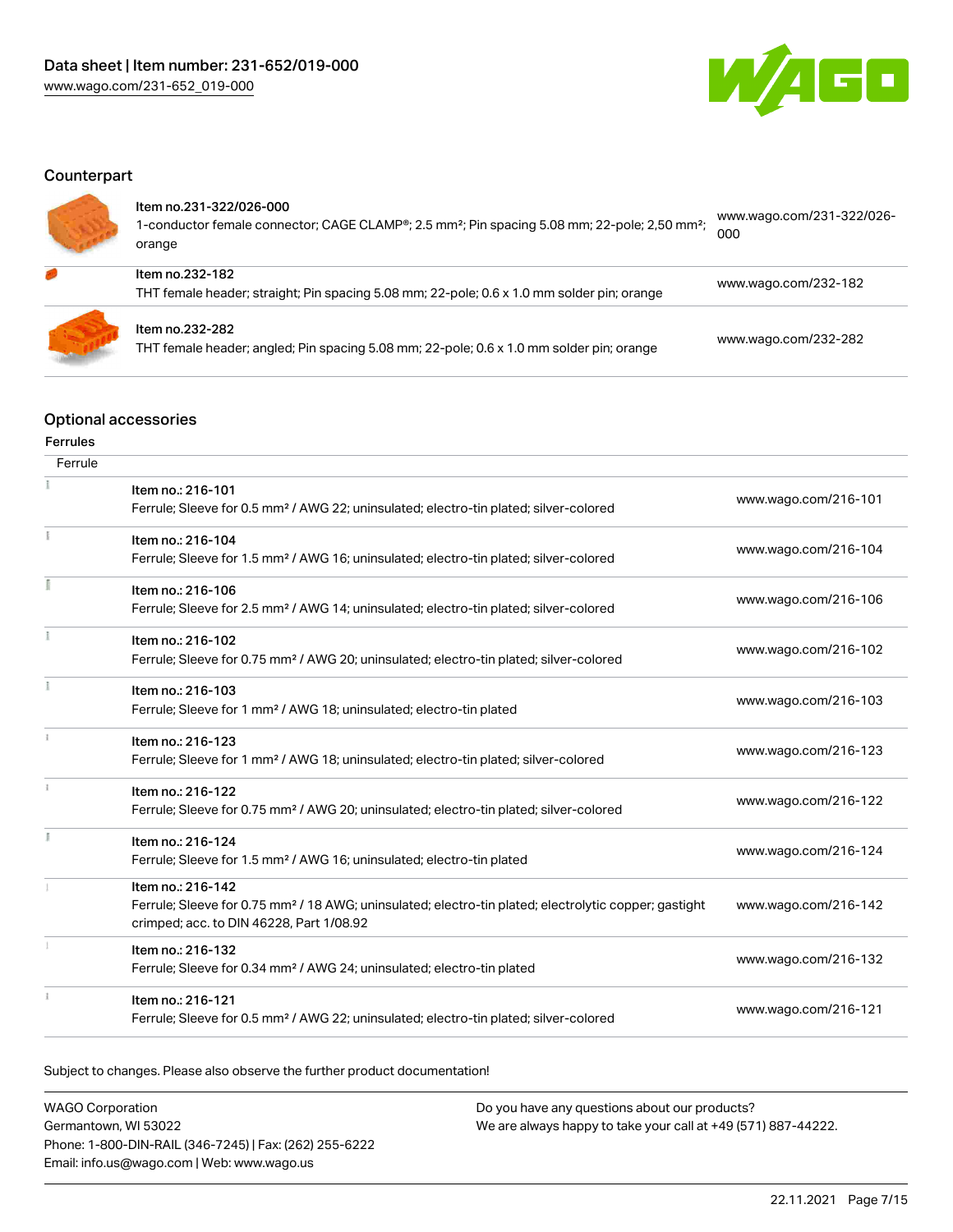# Data sheet | Item number: 231-652/019-000

[www.wago.com/231-652\\_019-000](http://www.wago.com/231-652_019-000)



|   | Item no.: 216-143<br>Ferrule; Sleeve for 1 mm <sup>2</sup> / AWG 18; uninsulated; electro-tin plated; electrolytic copper; gastight<br>crimped; acc. to DIN 46228, Part 1/08.92                         | www.wago.com/216-143 |
|---|---------------------------------------------------------------------------------------------------------------------------------------------------------------------------------------------------------|----------------------|
|   | Item no.: 216-131<br>Ferrule; Sleeve for 0.25 mm <sup>2</sup> / AWG 24; uninsulated; electro-tin plated; silver-colored                                                                                 | www.wago.com/216-131 |
|   | Item no.: 216-141<br>Ferrule; Sleeve for 0.5 mm <sup>2</sup> / 20 AWG; uninsulated; electro-tin plated; electrolytic copper; gastight<br>crimped; acc. to DIN 46228, Part 1/08.92                       | www.wago.com/216-141 |
|   | Item no.: 216-152<br>Ferrule; Sleeve for 0.34 mm <sup>2</sup> / AWG 24; uninsulated; electro-tin plated                                                                                                 | www.wago.com/216-152 |
| ۸ | Item no.: 216-203<br>Ferrule; Sleeve for 1 mm <sup>2</sup> / AWG 18; insulated; electro-tin plated; red                                                                                                 | www.wago.com/216-203 |
|   | Item no.: 216-202<br>Ferrule; Sleeve for 0.75 mm <sup>2</sup> / 18 AWG; insulated; electro-tin plated; gray                                                                                             | www.wago.com/216-202 |
|   | Item no.: 216-151<br>Ferrule; Sleeve for 0.25 mm <sup>2</sup> / AWG 24; uninsulated; electro-tin plated                                                                                                 | www.wago.com/216-151 |
| Â | Item no.: 216-204<br>Ferrule; Sleeve for 1.5 mm <sup>2</sup> / AWG 16; insulated; electro-tin plated; black                                                                                             | www.wago.com/216-204 |
|   | Item no.: 216-144<br>Ferrule; Sleeve for 1.5 mm <sup>2</sup> / AWG 16; uninsulated; electro-tin plated; electrolytic copper; gastight<br>crimped; acc. to DIN 46228, Part 1/08.92; silver-colored       | www.wago.com/216-144 |
|   | Item no.: 216-201<br>Ferrule; Sleeve for 0.5 mm <sup>2</sup> / 20 AWG; insulated; electro-tin plated; white                                                                                             | www.wago.com/216-201 |
|   | Item no.: 216-223<br>Ferrule; Sleeve for 1 mm <sup>2</sup> / AWG 18; insulated; electro-tin plated; red                                                                                                 | www.wago.com/216-223 |
|   | Item no.: 216-241<br>Ferrule; Sleeve for 0.5 mm <sup>2</sup> / 20 AWG; insulated; electro-tin plated; electrolytic copper; gastight<br>crimped; acc. to DIN 46228, Part 4/09.90; white                  | www.wago.com/216-241 |
|   | Item no.: 216-242<br>Ferrule; Sleeve for 0.75 mm <sup>2</sup> / 18 AWG; insulated; electro-tin plated; electrolytic copper; gastight<br>crimped; acc. to DIN 46228, Part 4/09.90; gray                  | www.wago.com/216-242 |
|   | Item no.: 216-222<br>Ferrule; Sleeve for 0.75 mm <sup>2</sup> / 18 AWG; insulated; electro-tin plated; gray                                                                                             | www.wago.com/216-222 |
|   | Item no.: 216-221<br>Ferrule; Sleeve for 0.5 mm <sup>2</sup> / 20 AWG; insulated; electro-tin plated; white                                                                                             | www.wago.com/216-221 |
| 1 | Item no.: 216-224<br>Ferrule; Sleeve for 1.5 mm <sup>2</sup> / AWG 16; insulated; electro-tin plated; black                                                                                             | www.wago.com/216-224 |
|   | Item no.: 216-243<br>Ferrule; Sleeve for 1 mm <sup>2</sup> / AWG 18; insulated; electro-tin plated; electrolytic copper; gastight crimped; www.wago.com/216-243<br>acc. to DIN 46228, Part 4/09.90; red |                      |

WAGO Corporation Germantown, WI 53022 Phone: 1-800-DIN-RAIL (346-7245) | Fax: (262) 255-6222 Email: info.us@wago.com | Web: www.wago.us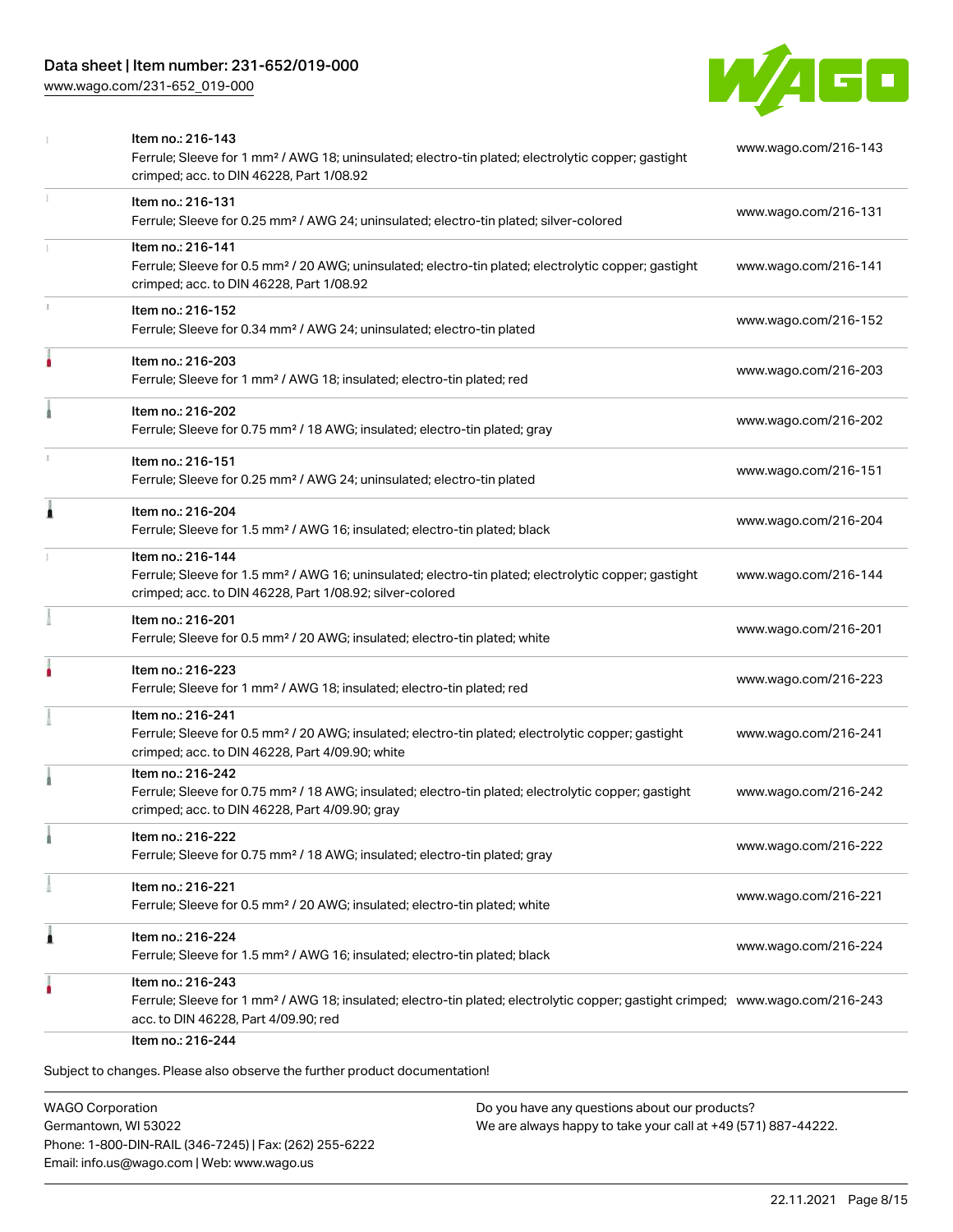# Data sheet | Item number: 231-652/019-000

[www.wago.com/231-652\\_019-000](http://www.wago.com/231-652_019-000)



|                      | Ferrule; Sleeve for 1.5 mm <sup>2</sup> / AWG 16; insulated; electro-tin plated; electrolytic copper; gastight<br>crimped; acc. to DIN 46228, Part 4/09.90; black                                       | www.wago.com/216-244 |
|----------------------|---------------------------------------------------------------------------------------------------------------------------------------------------------------------------------------------------------|----------------------|
|                      | Item no.: 216-263<br>Ferrule; Sleeve for 1 mm <sup>2</sup> / AWG 18; insulated; electro-tin plated; electrolytic copper; gastight crimped; www.wago.com/216-263<br>acc. to DIN 46228, Part 4/09.90; red |                      |
|                      | Item no.: 216-264<br>Ferrule; Sleeve for 1.5 mm <sup>2</sup> / AWG 16; insulated; electro-tin plated; electrolytic copper; gastight<br>crimped; acc. to DIN 46228, Part 4/09.90; black                  | www.wago.com/216-264 |
|                      | Item no.: 216-284<br>Ferrule; Sleeve for 1.5 mm <sup>2</sup> / AWG 16; insulated; electro-tin plated; electrolytic copper; gastight<br>crimped; acc. to DIN 46228, Part 4/09.90; black                  | www.wago.com/216-284 |
|                      | Item no.: 216-262<br>Ferrule; Sleeve for 0.75 mm <sup>2</sup> / 18 AWG; insulated; electro-tin plated; electrolytic copper; gastight<br>crimped; acc. to DIN 46228, Part 4/09.90; gray                  | www.wago.com/216-262 |
|                      | Item no.: 216-301<br>Ferrule; Sleeve for 0.25 mm <sup>2</sup> / AWG 24; insulated; electro-tin plated; yellow                                                                                           | www.wago.com/216-301 |
|                      | Item no.: 216-321<br>Ferrule; Sleeve for 0.25 mm <sup>2</sup> / AWG 24; insulated; electro-tin plated; yellow                                                                                           | www.wago.com/216-321 |
|                      | Item no.: 216-322<br>Ferrule; Sleeve for 0.34 mm <sup>2</sup> / 22 AWG; insulated; electro-tin plated; green                                                                                            | www.wago.com/216-322 |
|                      | Item no.: 216-302<br>Ferrule; Sleeve for 0.34 mm <sup>2</sup> / 22 AWG; insulated; electro-tin plated; light turquoise                                                                                  | www.wago.com/216-302 |
| Mounting             |                                                                                                                                                                                                         |                      |
| Mounting accessories |                                                                                                                                                                                                         |                      |
|                      | Item no.: 209-147<br>Self-tapping screw                                                                                                                                                                 | www.wago.com/209-147 |
|                      | Item no.: 231-194<br>Self-tapping screw; B 2.2x13, fixing hole 1.8 mm Ø                                                                                                                                 | www.wago.com/231-194 |
|                      | Item no.: 231-195<br>Screw with nut; M2x12; for fixing element                                                                                                                                          | www.wago.com/231-195 |
|                      | Item no.: 231-295<br>Screw with nut                                                                                                                                                                     | www.wago.com/231-295 |
| Jumpers              |                                                                                                                                                                                                         |                      |
| Jumper               |                                                                                                                                                                                                         |                      |
|                      | Item no.: 231-905<br>Jumper; for conductor entry; 5-way; insulated; gray                                                                                                                                | www.wago.com/231-905 |
|                      | Item no.: 231-903<br>Jumper; for conductor entry; 3-way; insulated; gray                                                                                                                                | www.wago.com/231-903 |
|                      | Item no.: 231-907                                                                                                                                                                                       |                      |

| <b>WAGO Corporation</b>                                | Do you have any questions about our products?                 |
|--------------------------------------------------------|---------------------------------------------------------------|
| Germantown, WI 53022                                   | We are always happy to take your call at +49 (571) 887-44222. |
| Phone: 1-800-DIN-RAIL (346-7245)   Fax: (262) 255-6222 |                                                               |
| Email: info.us@wago.com   Web: www.wago.us             |                                                               |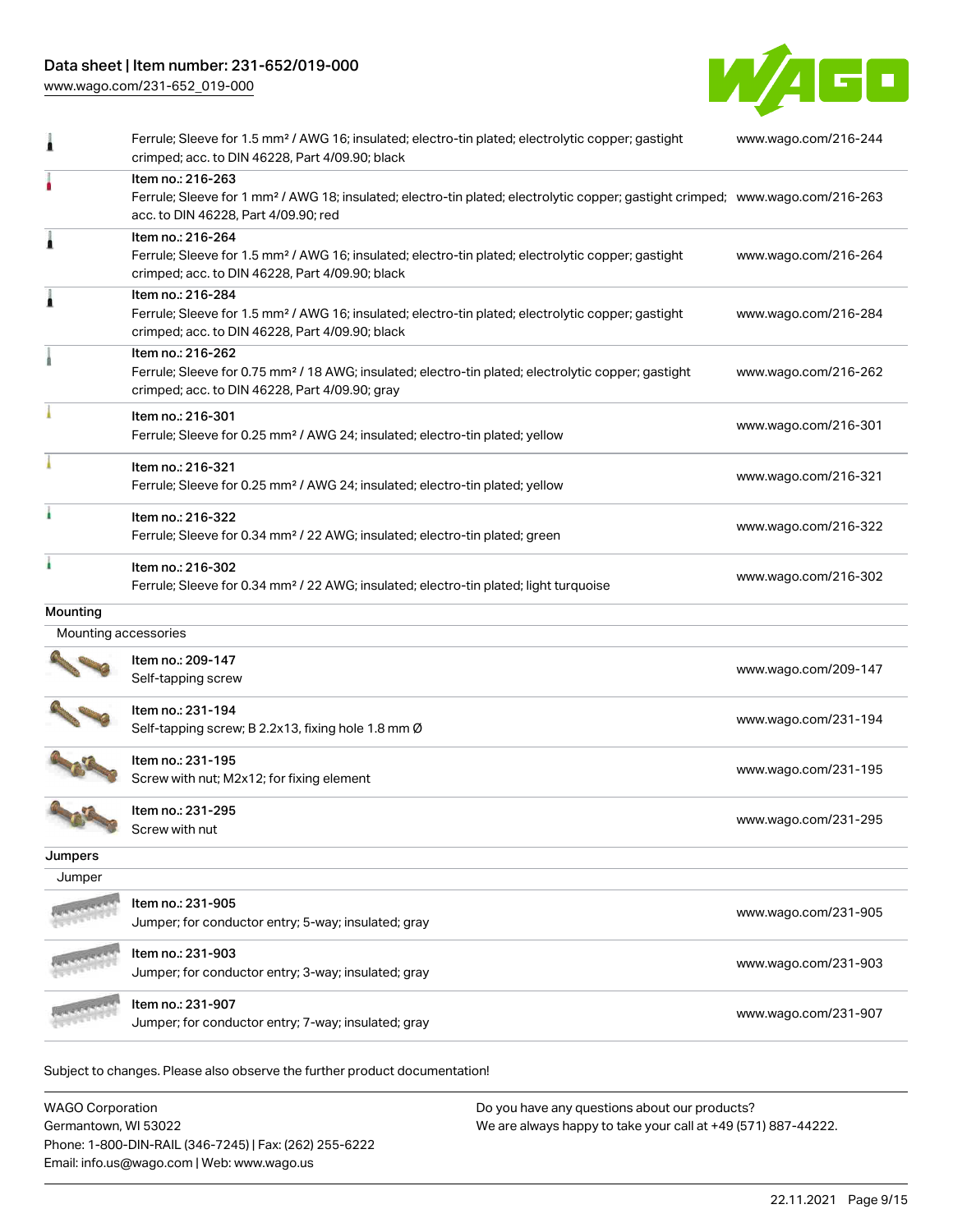[www.wago.com/231-652\\_019-000](http://www.wago.com/231-652_019-000)



|                | Item no.: 231-910                                                                                                | www.wago.com/231-910 |
|----------------|------------------------------------------------------------------------------------------------------------------|----------------------|
|                | Jumper; for conductor entry; 10-way; insulated; gray                                                             |                      |
|                | Item no.: 231-902                                                                                                |                      |
|                | Jumper; for conductor entry; 2-way; insulated; gray                                                              | www.wago.com/231-902 |
| Coding         |                                                                                                                  |                      |
| Coding         |                                                                                                                  |                      |
|                | Item no.: 231-129<br>Coding key; snap-on type; light gray                                                        | www.wago.com/231-129 |
| Tools          |                                                                                                                  |                      |
| Operating tool |                                                                                                                  |                      |
|                | Item no.: 209-130<br>Operating tool; suitable for 264, 280 and 281 Series; 1-way; of insulating material; white  | www.wago.com/209-130 |
|                | Item no.: 209-132<br>Operating tool; for connecting comb-style jumper bar; 2-way; of insulating material         | www.wago.com/209-132 |
|                | Item no.: 210-657<br>Operating tool; Blade: 3.5 x 0.5 mm; with a partially insulated shaft; short; multicoloured | www.wago.com/210-657 |
|                | Item no.: 210-720<br>Operating tool; Blade: 3.5 x 0.5 mm; with a partially insulated shaft; multicoloured        | www.wago.com/210-720 |
|                | Item no.: 231-131<br>Operating tool; made of insulating material; 1-way; loose; white                            | www.wago.com/231-131 |
|                | Item no.: 231-291<br>Operating tool; made of insulating material; 1-way; loose; red                              | www.wago.com/231-291 |
|                | Item no.: 280-432<br>Operating tool; made of insulating material; 2-way; white                                   | www.wago.com/280-432 |
|                | Item no.: 280-434<br>Operating tool; made of insulating material; 4-way                                          | www.wago.com/280-434 |
|                | Item no.: 280-437<br>Operating tool; made of insulating material; 7-way                                          | www.wago.com/280-437 |
|                | Item no.: 280-440<br>Operating tool; made of insulating material; 10-way                                         | www.wago.com/280-440 |
|                | Item no.: 280-435<br>Operating tool; made of insulating material; 5-way; gray                                    | www.wago.com/280-435 |
|                | Item no.: 280-436<br>Operating tool; made of insulating material; 6-way                                          | www.wago.com/280-436 |
|                | Subject to changes. Please also observe the further product documentation!                                       |                      |

WAGO Corporation Germantown, WI 53022 Phone: 1-800-DIN-RAIL (346-7245) | Fax: (262) 255-6222 Email: info.us@wago.com | Web: www.wago.us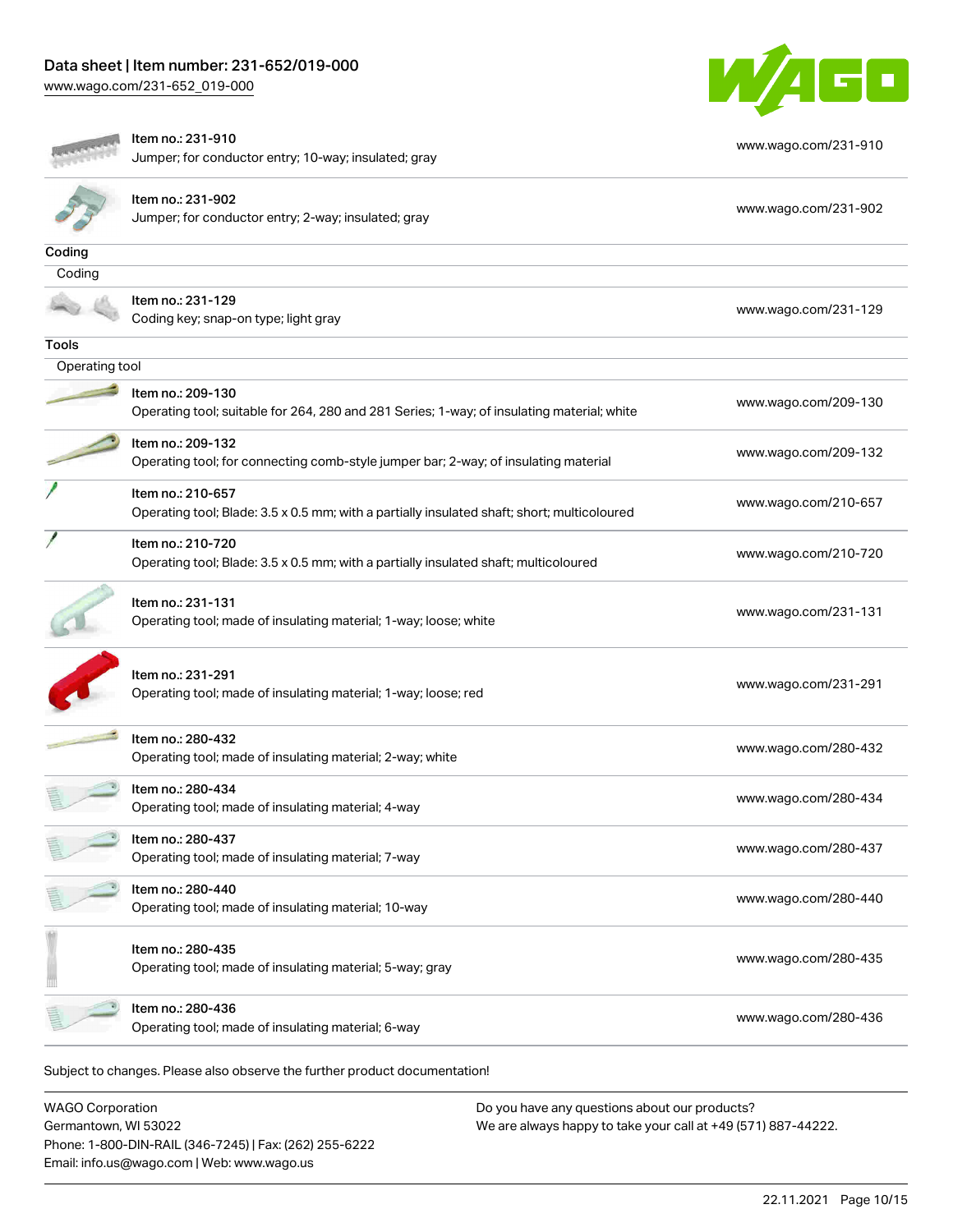# Data sheet | Item number: 231-652/019-000

Phone: 1-800-DIN-RAIL (346-7245) | Fax: (262) 255-6222

Email: info.us@wago.com | Web: www.wago.us

[www.wago.com/231-652\\_019-000](http://www.wago.com/231-652_019-000)



|                         | Item no.: 280-438                                                                                                                                     |                                                               |                                  |
|-------------------------|-------------------------------------------------------------------------------------------------------------------------------------------------------|---------------------------------------------------------------|----------------------------------|
|                         | Operating tool; made of insulating material; 8-way                                                                                                    |                                                               | www.wago.com/280-438             |
|                         | Item no.: 280-433                                                                                                                                     |                                                               | www.wago.com/280-433             |
|                         | Operating tool; made of insulating material; 3-way                                                                                                    |                                                               |                                  |
| Cover                   |                                                                                                                                                       |                                                               |                                  |
| Cover                   |                                                                                                                                                       |                                                               |                                  |
|                         | Item no.: 231-669                                                                                                                                     |                                                               | www.wago.com/231-669             |
|                         | Lockout caps; for covering unused clamping units; orange                                                                                              |                                                               |                                  |
| Insulations stops       |                                                                                                                                                       |                                                               |                                  |
| Insulation stop         |                                                                                                                                                       |                                                               |                                  |
|                         | Item no.: 231-672                                                                                                                                     |                                                               |                                  |
|                         | Insulation stop; 0.75 - 1 mm <sup>2</sup> ; dark gray                                                                                                 |                                                               | www.wago.com/231-672             |
|                         |                                                                                                                                                       |                                                               |                                  |
|                         |                                                                                                                                                       |                                                               |                                  |
|                         | Item no.: 231-670<br>Insulation stop; 0.08-0.2 mm <sup>2</sup> / 0.2 mm <sup>2</sup> "s"; white                                                       |                                                               | www.wago.com/231-670             |
|                         |                                                                                                                                                       |                                                               |                                  |
|                         |                                                                                                                                                       |                                                               |                                  |
|                         | Item no.: 231-671                                                                                                                                     |                                                               | www.wago.com/231-671             |
|                         | Insulation stop; 0.25 - 0.5 mm <sup>2</sup> ; light gray                                                                                              |                                                               |                                  |
| Marking accessories     |                                                                                                                                                       |                                                               |                                  |
| Marking strip           |                                                                                                                                                       |                                                               |                                  |
|                         | Item no.: 210-331/508-103                                                                                                                             |                                                               |                                  |
|                         | Marking strips; as a DIN A4 sheet; MARKED; 1-12 (200x); Height of marker strip: 2.3 mm/0.091 in; Strip                                                |                                                               | www.wago.com/210-331<br>/508-103 |
|                         | length 182 mm; Horizontal marking; Self-adhesive; white                                                                                               |                                                               |                                  |
|                         | Item no.: 210-331/508-104                                                                                                                             |                                                               |                                  |
|                         | Marking strips; as a DIN A4 sheet; MARKED; 13-24 (200x); Height of marker strip: 2.3 mm/0.091 in; Strip                                               |                                                               | www.wago.com/210-331<br>/508-104 |
|                         | length 182 mm; Horizontal marking; Self-adhesive; white                                                                                               |                                                               |                                  |
|                         | Item no.: 210-332/508-202                                                                                                                             |                                                               |                                  |
|                         | Marking strips; as a DIN A4 sheet; MARKED; 1-16 (160x); Height of marker strip: 3 mm; Strip length 182                                                |                                                               | www.wago.com/210-332<br>/508-202 |
|                         | mm; Horizontal marking; Self-adhesive; white                                                                                                          |                                                               |                                  |
|                         | Item no.: 210-332/508-204                                                                                                                             |                                                               |                                  |
|                         | Marking strips; as a DIN A4 sheet; MARKED; 17-32 (160x); Height of marker strip: 3 mm; Strip length                                                   |                                                               | www.wago.com/210-332             |
|                         | 182 mm; Horizontal marking; Self-adhesive; white                                                                                                      |                                                               | /508-204                         |
|                         | Item no.: 210-332/508-206                                                                                                                             |                                                               |                                  |
|                         | Marking strips; as a DIN A4 sheet; MARKED; 33-48 (160x); Height of marker strip: 3 mm; Strip length                                                   |                                                               | www.wago.com/210-332<br>/508-206 |
|                         | 182 mm; Horizontal marking; Self-adhesive; white                                                                                                      |                                                               |                                  |
|                         | Item no.: 210-332/508-205                                                                                                                             |                                                               | www.wago.com/210-332             |
|                         | Marking strips; as a DIN A4 sheet; MARKED; 1-32 (80x); Height of marker strip: 3 mm; Strip length 182<br>mm; Horizontal marking; Self-adhesive; white |                                                               | /508-205                         |
|                         |                                                                                                                                                       |                                                               |                                  |
|                         | Subject to changes. Please also observe the further product documentation!                                                                            |                                                               |                                  |
| <b>WAGO Corporation</b> |                                                                                                                                                       | Do you have any questions about our products?                 |                                  |
| Germantown, WI 53022    |                                                                                                                                                       | We are always happy to take your call at +49 (571) 887-44222. |                                  |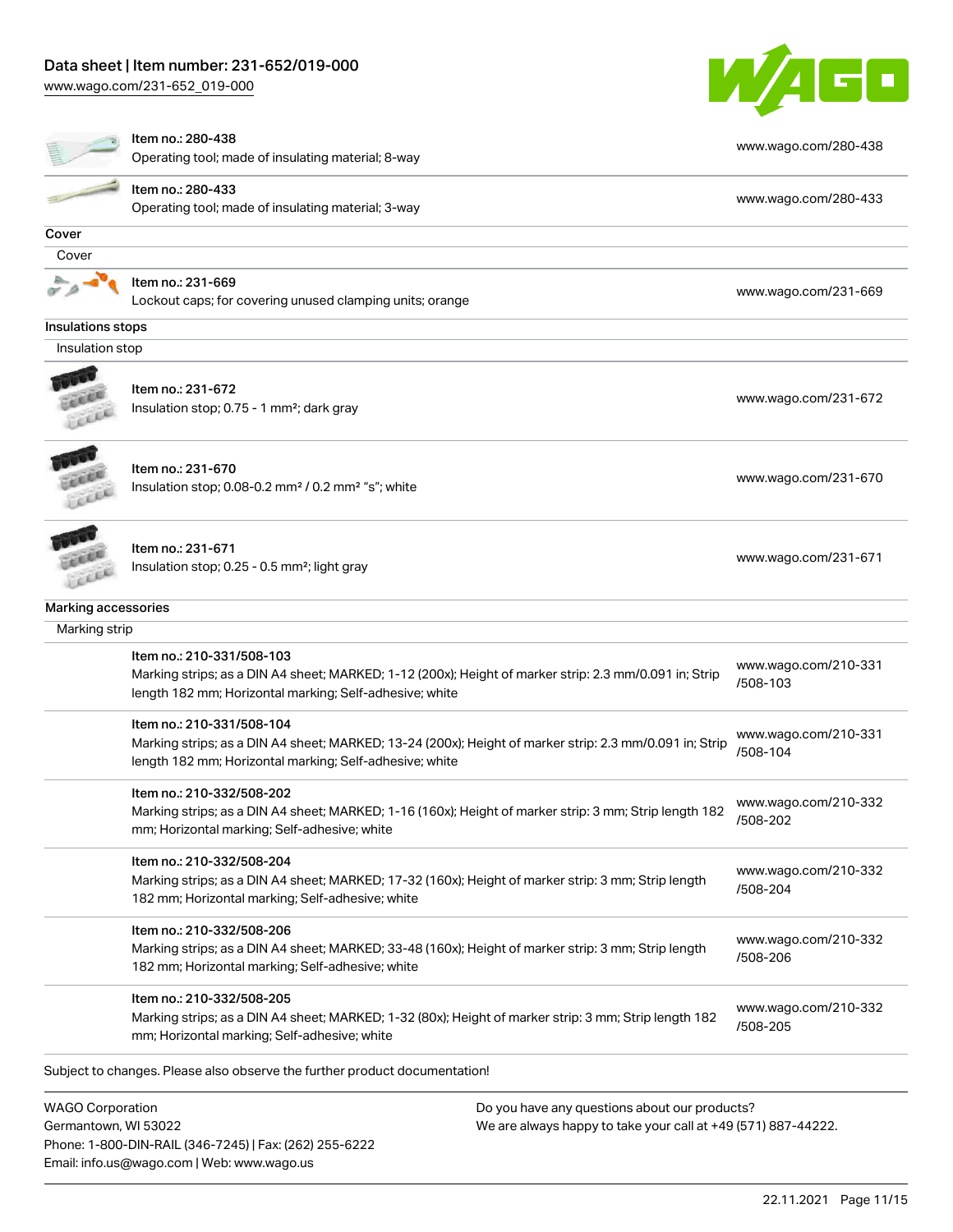

# Downloads

Documentation

| <b>Additional Information</b>                                                                                                                  |            |               |          |
|------------------------------------------------------------------------------------------------------------------------------------------------|------------|---------------|----------|
| Technical explanations                                                                                                                         | 2019 Apr 3 | pdf<br>2.0 MB | Download |
|                                                                                                                                                |            |               |          |
| <b>CAD files</b>                                                                                                                               |            |               |          |
| CAD data                                                                                                                                       |            |               |          |
| 2D/3D Models 231-652/019-000                                                                                                                   |            | URL           | Download |
| <b>CAE</b> data                                                                                                                                |            |               |          |
| EPLAN Data Portal 231-652/019-000                                                                                                              |            | URL           | Download |
| ZUKEN Portal 231-652/019-000                                                                                                                   |            | URL           | Download |
| EPLAN Data Portal 231-652/019-000                                                                                                              |            | URL           | Download |
| <b>Environmental Product Compliance</b>                                                                                                        |            |               |          |
| <b>Compliance Search</b>                                                                                                                       |            |               |          |
| Environmental Product Compliance 231-652/019-000                                                                                               |            | <b>URL</b>    | Download |
| 1-conductor male connector; CAGE CLAMP®; 2.5 mm <sup>2</sup> ; Pin spacing 5.08 mm; 22-pole;<br>clamping collar; 2,50 mm <sup>2</sup> ; orange |            |               |          |

#### Installation Notes

Subject to changes. Please also observe the further product documentation!

WAGO Corporation Germantown, WI 53022 Phone: 1-800-DIN-RAIL (346-7245) | Fax: (262) 255-6222 Email: info.us@wago.com | Web: www.wago.us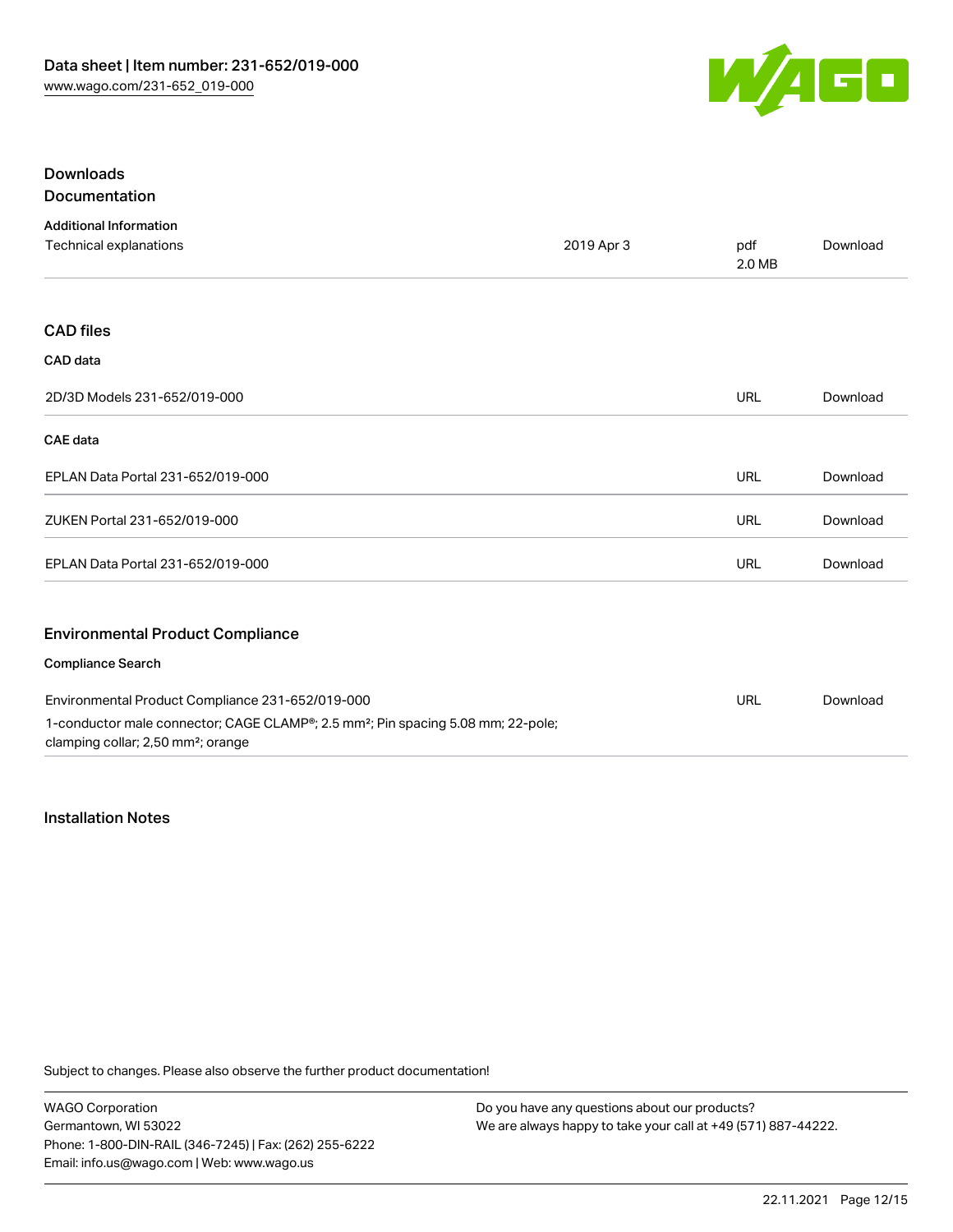



Inserting a conductor via 3.5 mm screwdriver – CAGE CLAMP® actuation parallel to conductor entry.



Inserting a conductor via 3.5 mm screwdriver – CAGE CLAMP® actuation perpendicular to conductor entry.



Inserting a conductor into CAGE CLAMP® unit via operating lever (231-291).



Inserting a conductor via operating tool.

#### Coding



Coding a male header – fitting coding key(s).

Subject to changes. Please also observe the further product documentation!

WAGO Corporation Germantown, WI 53022 Phone: 1-800-DIN-RAIL (346-7245) | Fax: (262) 255-6222 Email: info.us@wago.com | Web: www.wago.us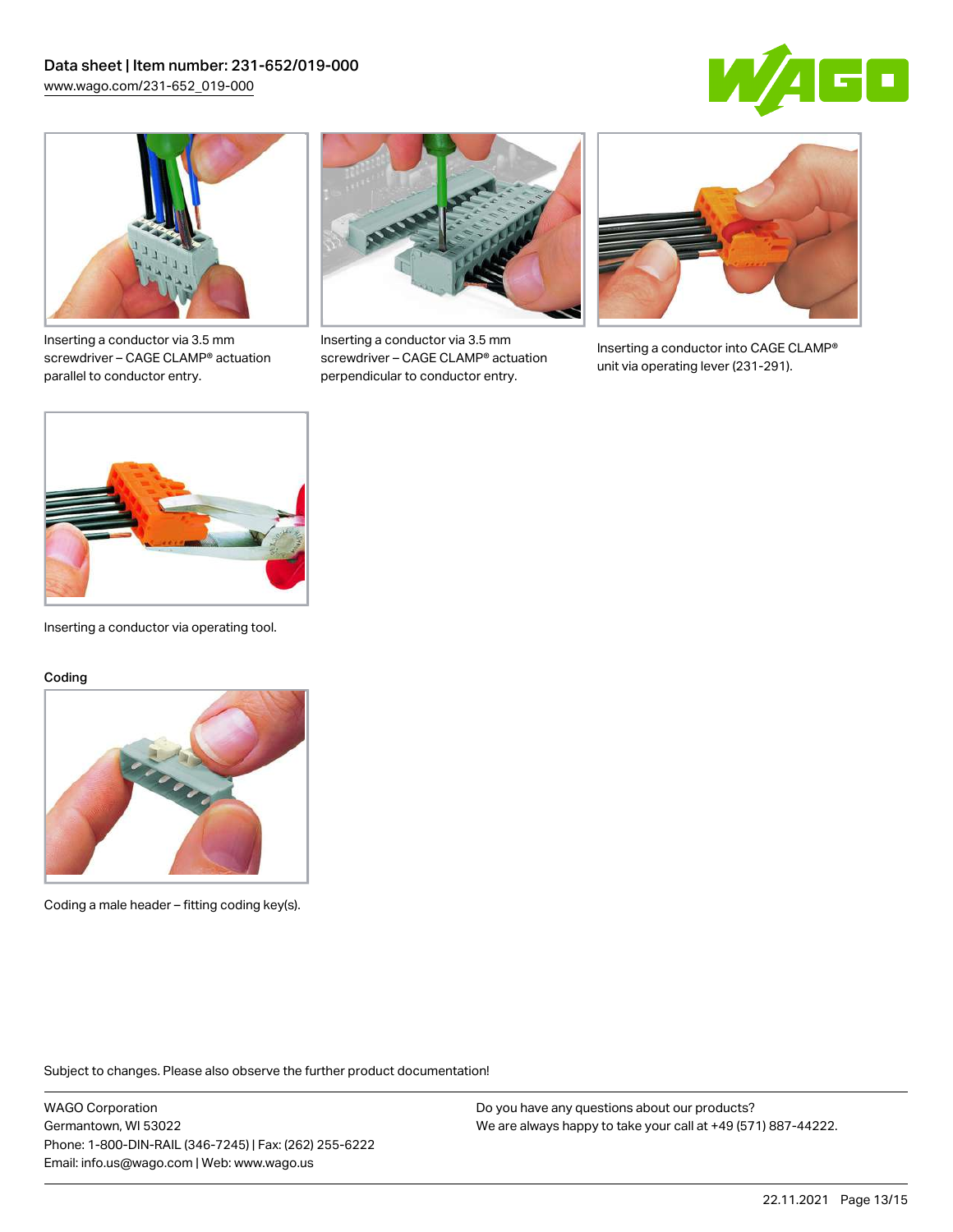



Testing – female connector with CAGE CLAMP®

Integrated test ports for testing perpendicular to conductor entry via 2 or 2.3 mm Ø test plug

Installation



Male connector with strain relief plate



Strain relief housing shown with a male connector equipped with CAGE CLAMP®

Marking

Subject to changes. Please also observe the further product documentation!

WAGO Corporation Germantown, WI 53022 Phone: 1-800-DIN-RAIL (346-7245) | Fax: (262) 255-6222 Email: info.us@wago.com | Web: www.wago.us